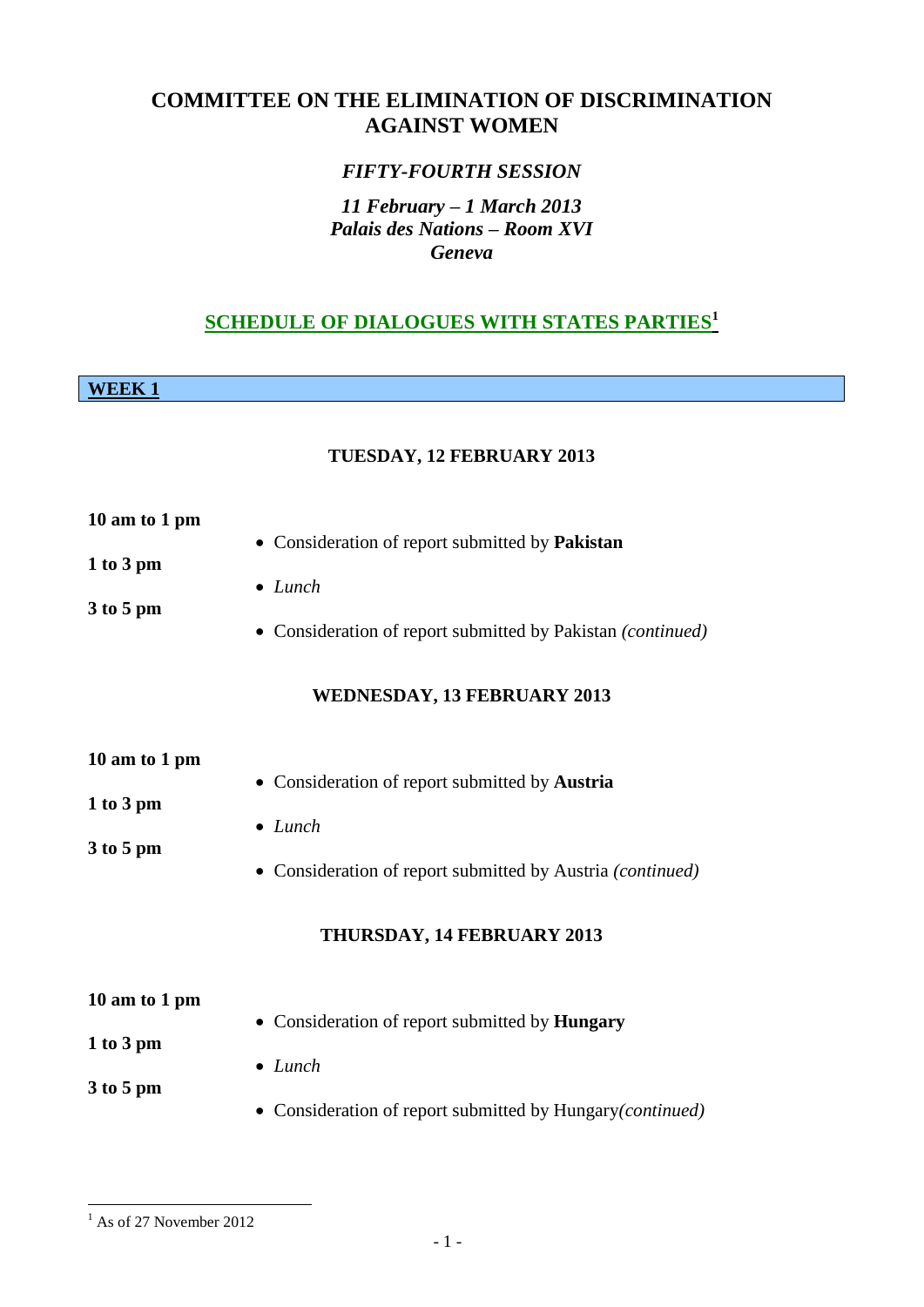## **FRIDAY, 15 FEBRUARY 2013**

| 10 am to 1 pm |                                                                  |
|---------------|------------------------------------------------------------------|
| $1$ to $3$ pm | • Consideration of report submitted by Cyprus<br>$\bullet$ Lunch |
| $3$ to 5 pm   |                                                                  |
|               | • Consideration of report submitted by Cyprus <i>(continued)</i> |

# **WEEK 2**

## **TUESDAY, 19 FEBRUARY 2013**

| 10 am to 1 pm                             |                                                                                                                                          |
|-------------------------------------------|------------------------------------------------------------------------------------------------------------------------------------------|
| 1 to 3 pm                                 | • Consideration of report submitted by Greece<br>$\bullet$ Lunch                                                                         |
| $3$ to 5 pm                               | Consideration of report submitted by Greece (continued)<br>$\bullet$                                                                     |
|                                           | <b>WEDNESDAY, 20 FEBRUARY 2013</b>                                                                                                       |
| 10 am to 1 pm<br>1 to 3 pm<br>$3$ to 5 pm | • Consideration of report submitted by Angola<br>$\bullet$ Lunch<br>Consideration of report submitted by Angola (continued)<br>$\bullet$ |
|                                           | THURSDAY, 21 FEBRUARY 2013                                                                                                               |
| 10 am to 1 pm<br>1 to 3 pm                | • Consideration of report submitted by The former Yugoslav Republic of<br>Macedonia                                                      |
| $3$ to 5 pm                               | $\bullet$ Lunch<br>Consideration of report submitted by The former Yugoslav Republic of<br>Macedonia (continued)                         |